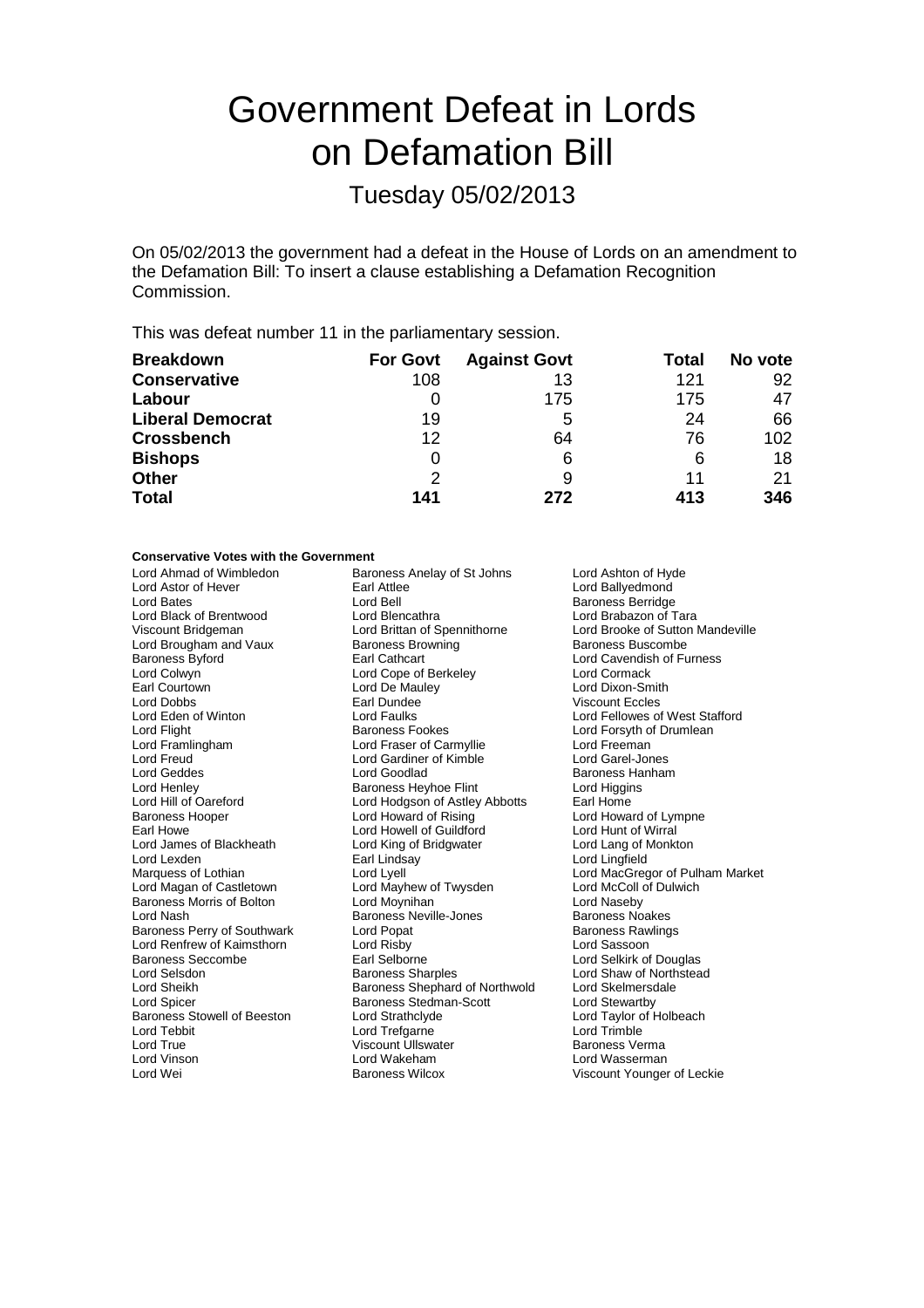**Conservative Votes against the Government**

Lord Ashcroft **Contains Container Container Container** Lord Campbell of Alloway<br>
Lord Campbell of Alloway<br>
Lord Container Lord Hurd of Westwell<br>
Lord Campbell of Alloway Baroness Knight of Collingtree Earl Liverpool<br>
Lord Moore of Lower Marsh Baroness O'Cathain Lord Ryder of Wensum Lord Moore of Lower Marsh Lord Tugendhat

**-**

Lord Hurd of Westwell Lord Inglew<br>
Earl Liverpool Lord Lucas

**Labour Votes with the Government**

## **Labour Votes against the Government**

Lord Anderson of Swansea **Baroness Andrews** Baroness Armstrong of Hill Top<br>
Baroness Bakewell
Baroness Andrewell
Baroness Bakewell
Baroness Bakewell
Baroness Andrewell
Baroness Andrewell
Baroness Andrewell
Baroness Andrewe Lord Bassam of Brighton<br>Lord Bilston Lord Bilston<br>
Lord Brooke of Alverthorpe<br>
Lord Brookman Lord Bilston Corporation Baroness Blood<br>
Lord Brooke of Alverthorpe Lord Brookman Lord Brooks of Tremorfa<br>
Lord Brooks of Tremorfa<br>
Lord Campbell-Savours Lord Carter of Coles Lord Browne Lord Campbell-Savours<br>
Viscount Chandos Lord Christopher Lord Clarke of Hampstead Lord Clinton-Davis<br>Baroness Corston Baroness Crawley Lord Davies of Abersoch Lord Davies of Coity Lord Davies of Stamment Cord Davies of Stamment Cord Davies of St<br>
Lord Davies of Oldham Baroness Donaghy Lord Donoughue Lord Davies of Oldham Baroness Donaghy Lord Donoughue Baroness Drake Lord Drayson Lord Dubs Lord Evans of Temple Guiting Lord Evans of Parkside Lord Falconers Farrington of Ribbleton Lord Faulkner of Worcester Lord Filkin Baroness Farrington of Ribbleton Lord Faulkner of Worcester Lord Filkin<br>
Lord Foster of Bishop Auckland Lord Foulkes of Cumnock Baroness Gale Lord Foster of Bishop Auckland Lord Foulkes of Cumnock Baroness Gale<br>Baroness Gibson of Market Rasen Lord Giddens Coldina Baroness Gibson of Market Rasen Lord Giddens Baroness Golding<br>
Lord Goldsmith Lord Gordon of Strathblane Lord Grantchester Lord Goldsmith **Lord Gordon of Strathblane** Lord Grantch<br>Lord Grenfell **Lord Grantchester Cord Cord Cord Cord** Lord Grocott Lord Grenfell Lord Griffiths of Burry Port Lord Grocott Viscount Hanworth Lord Harris of Haringey<br>
Lord Harri Lord Haworth<br>
Lord Haworth Lord Hart of Chilton **Lord Haworth** Lord Haworth Baroness Hayter of Kentish Town<br>
Baroness Healy of Primrose Hill Baroness Henig Baroness Hilton of Eggardon Baroness Healy of Primrose Hill Baroness Henig Baroness Henig Baroness Hilton of Eggardon<br>
Baroness Hollis of Heigham Lord Howarth of Newport Lord Hollick <sup>T</sup><br>Baroness Howells of St Davids The Lord Hovle Corporation Baroness Howells of St Davids Corporation Order Order Baroness Howells of St Davids Lord Hoyle Cord Horse Baroness Hughes of Stretford<br>
Lord Hughes of Woodside Lord Hunt of Kings Heath Lord Irvine of Lairg Lord Hughes of Woodside Lord Hunt of Kings Heath Lord Irvine<br>
Lord Janner of Braunstone Baroness Jay of Paddington Lord Joffe Baroness Jones of Whitchurch Lord Jones<br>
Lord Judd Lord Judd Baroness Kennedy of The Shaws Lord Kennedy of Southwark Lord Kestenbaum **Baroness King of Bow** Baroness Kingsmill<br>Baroness Kinnock of Holyhead Lord Kinnock **Baroness Kingsmill** Baroness Kinnock of Holyhead Lord Kinnock Lord Kinkhill Lord Kirkhill<br>
Lord Knight of Weymouth Lord Lavard Lavard Lord Lea of Crondall Lord Knight of Weymouth<br>
Lord Leitch<br>
Lord Levy Lord Levi Charles Liddell of Coatdyke<br>Lord Levy Lord Levy Baroness Liddell of Coatdyke<br>Lord Liddle Lord Lipsey Lord Lipsey Baroness Lister of Burtersett Lord Liddle Lord Lipsey Lord Lipsey Cord Baroness Lister of Burtersett<br>
Lord Lympne Lord Macdonald of Tradeston Lord Mackenzie of Framwellg Lord Lympne Lord Macdonald of Tradeston Lord Mackenzie of Framwellgate<br>
Lord MacKenzie of Culkein Baroness Massey of Darwen Lord Maxton Lord McAvoy **Lord McConnell of Glenscorrodale** Baroness McDonagh<br>
Lord McFall of Alcluith **Baroness McIntosh of Hudnall** Lord McKenzie of Luton Lord McFall of Alcluith Baroness McIntosh of Hudnall<br>
Lord Mitchell Cord Monks Baroness Morgan of Huyton Baroness Morgan of Huyton<br>
Baroness Nye Lord Morris of Handsworth Baroness Nye **Lord Dividend Corporation Clackmannan**<br>
Lord Patel of Bradford Lord Patel of Blackburn Lord Pendry Lord Patel of Bradford Lord Patel of Blackburn<br>
Lord Peston<br>
Baroness Pitkeathlev Lord Peston Bracillon Baroness Pitkeathley Lord Plant of Highfield<br>
Lord Prescott Baroness Prosser Lord Plant of Highfield<br>
Lord Puttnam Lord Prescott Baroness Prosser Lord Puttnam Baroness Quin **Baroness Ramsay of Cartvale** Cartol Rea<br>
Lord Reid of Cardowan **Baroness Rendell of Babergh** Lord Richard Lord Reid of Cardowan **Baroness Rendell of Babergh** Lord Richard<br>
Lord Robertson of Port Ellen Lord Rogers of Riverside Lord Rosser Lord Robertson of Port Ellen Lord Rogers of Riverside Cord Rosser<br>
Lord Rowlands Cord Camples Royall of Blaisdon Lord Sawyer Baroness Scotland of Asthal Baroness Sherlock The Viscount Simon Viscount Simon Simon Simon Simon Simon Simon<br>Baroness Smith of Basildon Lord Smith of Leigh The Lord Shape Baroness Smith of Basildon Lord Smith of Leigh Lord Snape<br>
Lord Soley Lord Stevenson of Balmacara Lord Stone of Blackheath Lord Soley Lord Stevenson of Balmacara Lord Stone of Blackl<br>Lord Taylor of Blackburn Baroness Taylor of Bolton Lord Temple-Morris Baroness Thornton Lord Tomlinson<br>
Lord Triesman Lord Tunnicliffe Baroness Wall of New Barnet Lord Watson of Invergowrie Lord West of Spithead<br>Baroness Wheeler Baroness Whitaker Lord Whitty

Baroness Adams of Craigielea Lord Adonis Lord Ahmed Example Bakewell **Baroness Bakewell**<br>
Lord Berkeley **Baroness Ballingham** Lord Christopher Lord Clark of Windermere<br>
Lord Clinton-Davis Lord Collins of Highbury Baroness Crawley **Exercise Crawley Lord Cunningham of Felling**<br>
Lord Davies of Coity **Lord Davies of Stamford** Lord Elder<br>
Lord Evans of Parkside<br>
Lord Eatconer of Thoroton Baroness Jay of Paddington Lord Joffe<br>
Lord Jones Lord Jordan Baroness Kennedy of The Shaws Baroness Massey of Darwen Lord Monks<br>
Baroness Morgan of Ely<br>
Baroness Morgan of Ely<br>
Baroness Morris of Yardley Baroness Royall of Blaisdon Lord Sawyer<br>
Baroness Sherlock Corporation Corporation Corporation Baroness Taylor of Bolton<br>Lord Tomlinson Baroness Whitaker

Lord Touhig<br>Baroness Turner of Camden